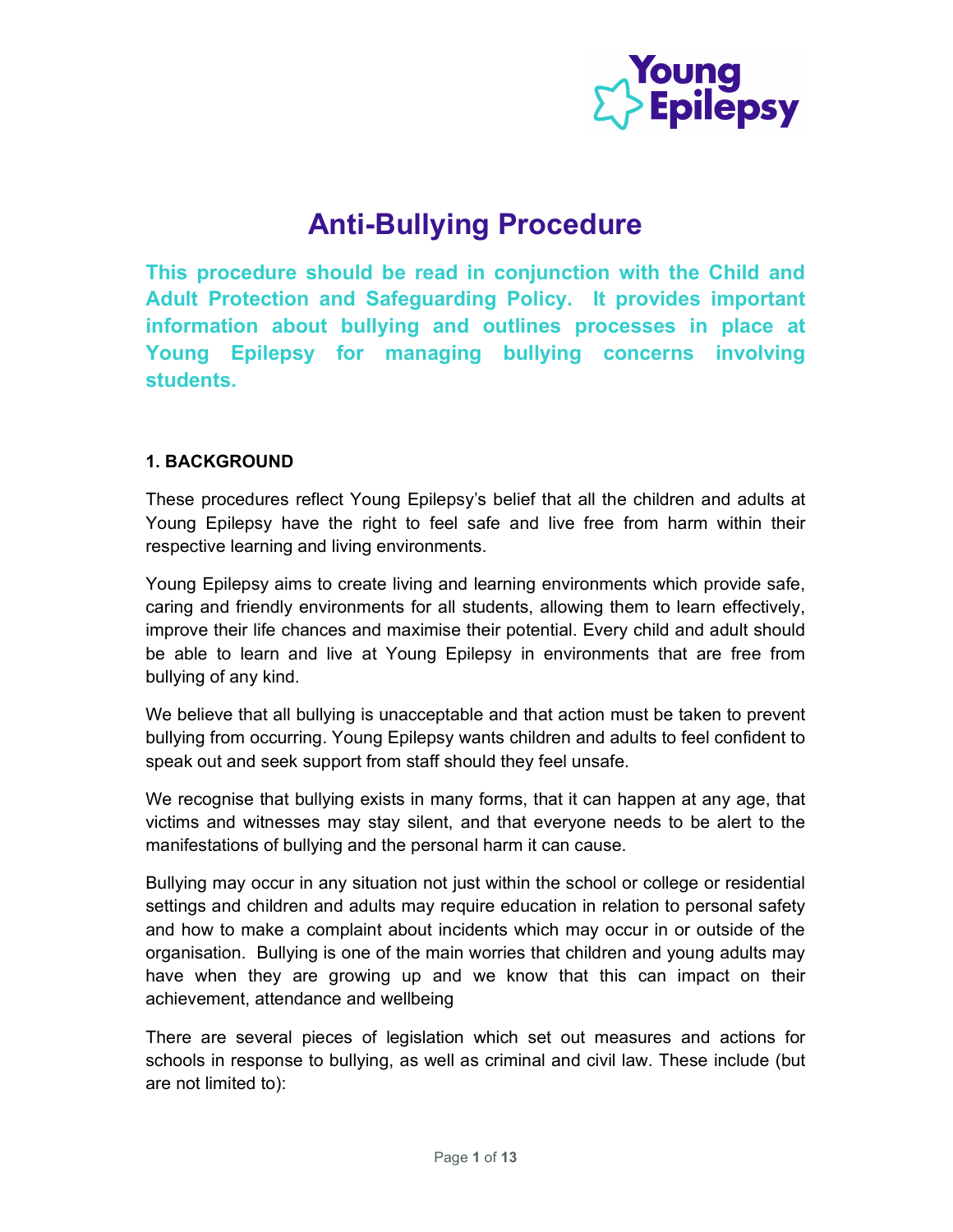

- o The Education and Inspection Act 2006, 2011
- o The Equality Act 2010
- o The Children Act 1989
- o Protection from Harassment Act 1997
- o The Malicious Communications Act 1988

Public Order Act 1986When working with the children and adults at Young Epilepsy it is necessary to be particularly sensitive and aware of two specific areas:

#### Perceptions / Self Perception

Young people with atypical social communication (e.g. ASC) will often present in a manner that can be egocentric and demanding. This may be manifested in a way that other young people perceive as bullying, especially if they have similar needs themselves. Although such behaviour in itself may be inappropriate and require support it does not necessarily reflect intent to cause 'harm'. This is not to say that such actions are not possible and not interpreted as harmful. Staff need to be vigilant in their analysis of events and discuss any such incidents to identify the appropriate course of action.

#### Historical bullying

Sadly, some of the students who attend Young Epilepsy may come with a history of being bullied in their previous setting. It is important that staff are aware and sensitive to this and the potential heightened anxiety of the student when they first attend. Some students are often very conscious of this and have expectations that they will become a victim again.

This procedure should be read in conjunction with Young Epilepsy's Child and Adult Protection and Safeguarding Policy and Procedure

# 2. SCOPE

The scope of this procedure is how Young Epilepsy prevent and respond to the following:

- bullying of students at Young Epilepsy (in all services)
- bullying of students outside of Young Epilepsy where Young Epilepsy is aware of it
- bullying of students by staff within or outside of Young Epilepsy

For concerns of bullying between staff, the Employee Protection Procedure should be followed and staff should speak to their line manager in the first instance or HR.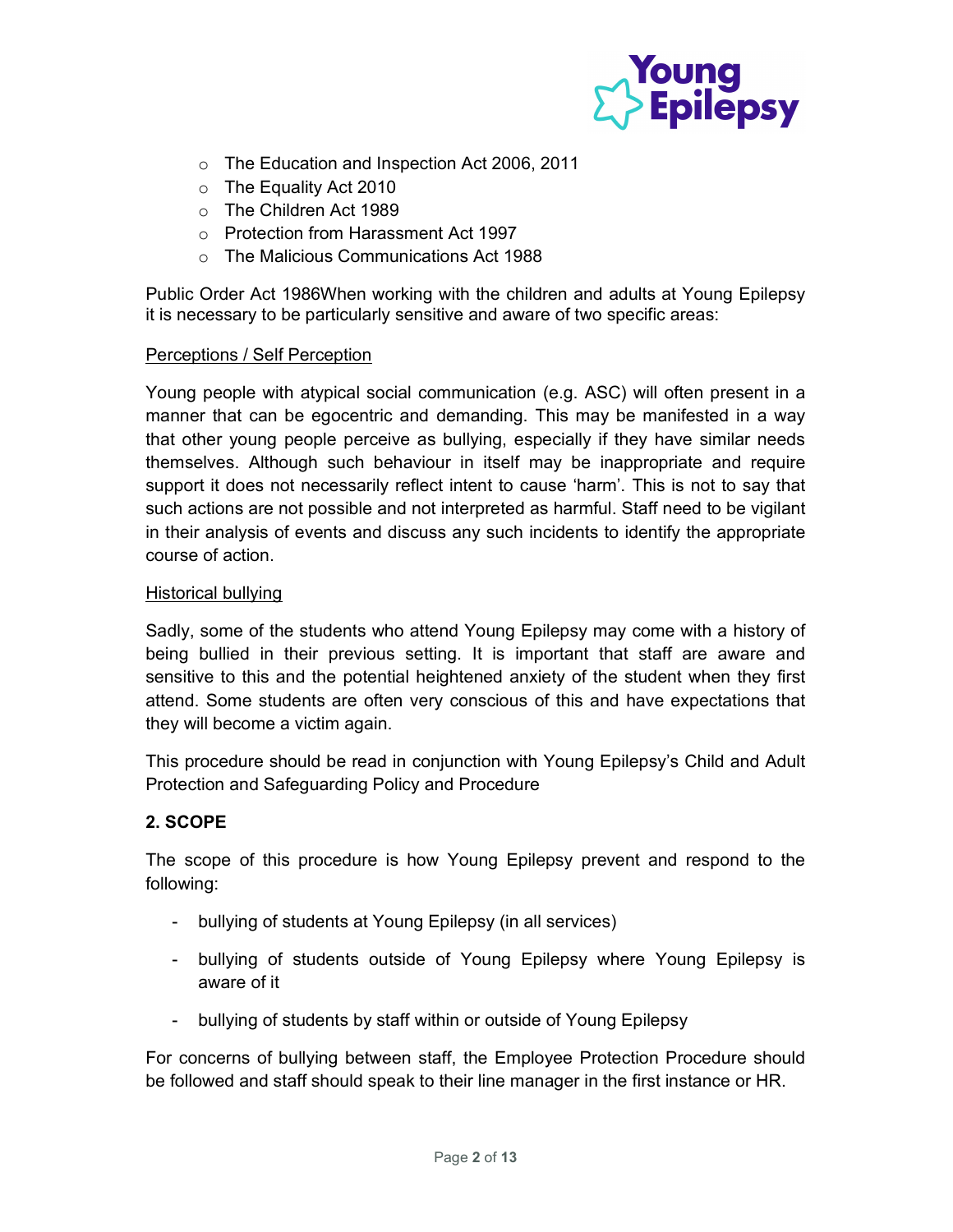

## 3. ROLES AND RESPONSIBILITIES

The following is a list of roles within Young Epilepsy who have responsibilities associated with this procedure.

Trust Board and Education Governing Body (EGB) - monitoring incidents of bullying, analysing trends, monitoring the effectiveness of this procedure and ensuring policy and procedures are in line with statutory guidance.

Safeguarding & Compliance Manager- responsible for ensuring all incidents of bullying are appropriately recorded as per the Child and Adult Protection and Safeguarding Procedures and reported to the Trust Board and EGB.

Anti-bullying Coordinators- Whilst the Lead DSL takes an overview on any reported bullying incidents there are also allocated co-ordinators across both St Piers School and St Piers College. The coordinators help to:

- coordinate strategies for preventing bullying & links to PSHE learning
- implement this procedure
- manage bullying incidents
- support staff with managing student relationships

All staff- have a duty to understand and implement this procedure and take action to prevent bullying between students and to report any concerns of bullying.

# 4. WHAT IS BULLYING?

## 4.1 Definition

- Bullying can be defined as "behaviour by an individual or a group, repeated over time that intentionally hurts another individual either physically or emotionally". (DfE "Preventing and Tackling Bullying", July 2017)
- Bullying can include name calling, taunting, mocking, making offensive comments; kicking; hitting; taking belongings; producing offensive graffiti; gossiping; excluding people from groups and spreading hurtful and untruthful rumours.
- This includes the same unacceptable behaviours expressed online, sometimes called online or cyberbullying. This can include: sending offensive, upsetting and inappropriate messages by phone, text, instant messenger, through gaming, websites, social media sites and apps, and sending offensive or degrading photos or videos.
- Bullying is recognised by Young Epilepsy as being a form of peer on peer abuse. It can be emotionally abusive and can cause severe and adverse effects on children's and young people's emotional development.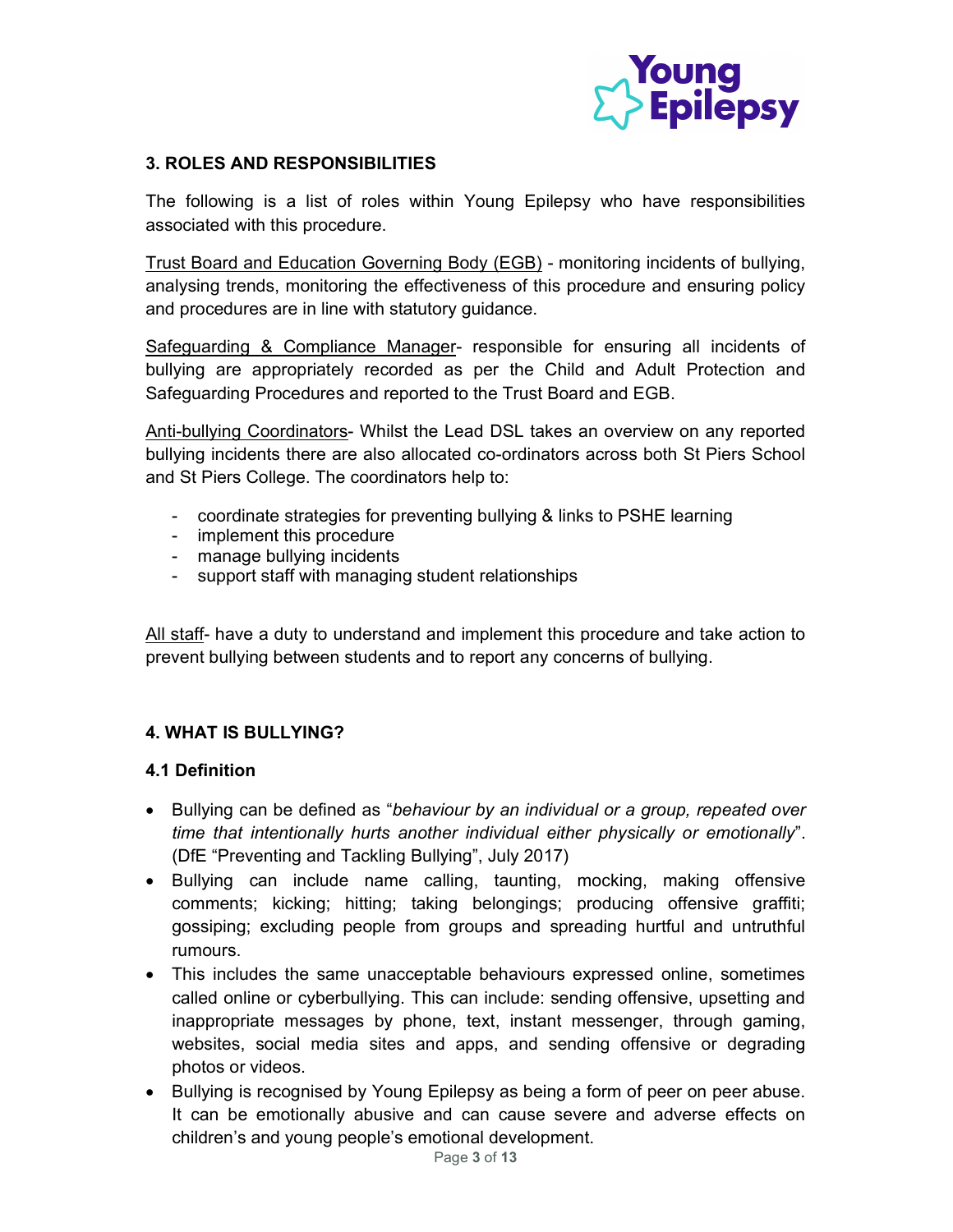

Bullying differs from teasing/falling out between friends or other types of aggressive behaviour because:

- There is a deliberate intention to hurt or humiliate.
- There is a power imbalance that makes it hard for the victim to defend themselves.
- It is usually persistent.
- Friendship fallouts are usually accidental and occasional with no power imbalance.
- Friendship fallouts usually involve remorse and individuals wanting to resolve the situation swiftly.

Occasionally an incident may be deemed to be bullying even if the behaviour has not been repeated or persistent – if it fulfils all other descriptions of bullying. This possibility should be considered, particularly in cases of sexual, sexist, racist or homophobic bullying and when children and young people with disabilities are involved. If the victim might be in danger then intervention is urgently required and the Safeguarding Team must be consulted.

Particular groups of children and young adults are more at risk of bullying due to real or perceived vulnerabilities such as disability, being a young carer, children who are Looked After, those from ethnic and racial minority groups, those perceived as being lesbian, gay, bi-sexual, transgender or questioning their sexual identity or gender.

Some people are more vulnerable to engaging in bullying behaviour because of their family background, social deprivation, traumatic events, experiencing domestic abuse, low self-esteem, being isolated, being jealous, attention seeking, not understanding others views and feelings and not being able to manage their own feelings in an appropriate way.

# 4.2 What does bullying look like?

Bullying can be **direct** – usually face to face or via phone/mobile device with the victim or indirectly with the bully systematically undermining the victim's reputation by spreading rumours and malicious gossip with the intent of ruining the victim's social standing.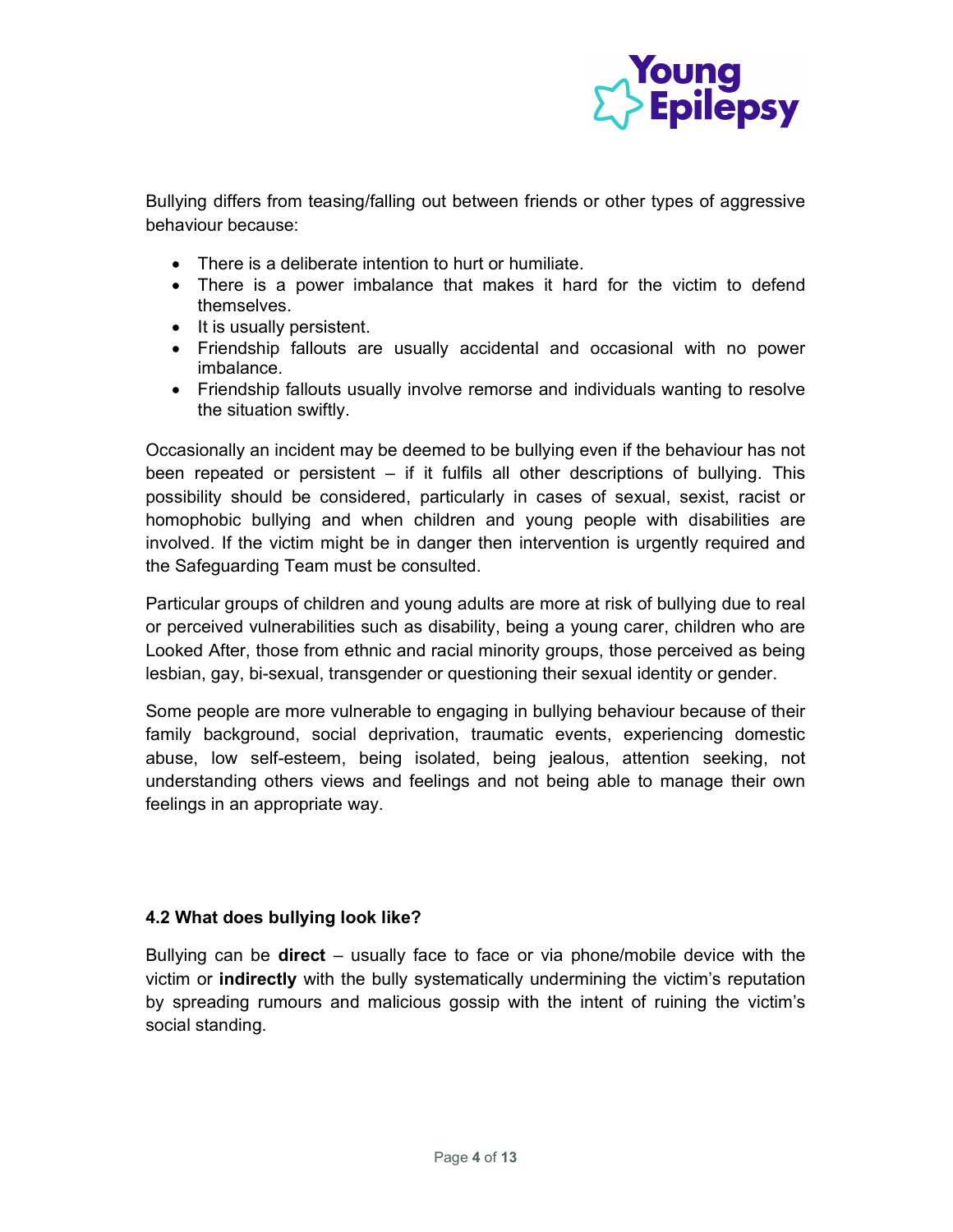

Bullying generally takes one of the following forms: (however this list is not exhaustive)

| Emotional               | being unfriendly, excluding, tormenting (e.g.<br>hiding belongings, threatening gestures)                                                                                                                                                                                                                                                                                                                                                      |
|-------------------------|------------------------------------------------------------------------------------------------------------------------------------------------------------------------------------------------------------------------------------------------------------------------------------------------------------------------------------------------------------------------------------------------------------------------------------------------|
| Physical                | Hitting, kicking,<br>spitting,<br>pinching,<br>tripping/pushing, punching, slapping                                                                                                                                                                                                                                                                                                                                                            |
| Sexual                  | Sexual bullying is a behaviour, physical or<br>non-physical, where sexuality or gender is<br>used as a weapon against another. Sexual<br>bullying is any behaviour which degrades<br>someone, singles someone out by the use of<br>sexual language, gestures or violence, and<br>victimising someone for their appearance.<br>Sexual bullying is also pressure to act<br>promiscuously and to act in a way that makes<br>others uncomfortable. |
| Prejudicial - Racist    | Bullying behaviour<br>related<br>to<br>ethnicity,<br>nationality, culture                                                                                                                                                                                                                                                                                                                                                                      |
| Prejudicial - Religious | Bullying behaviour Based on religious beliefs,<br>disparaging and offensive actions and/or<br>remarks. This can impact on race, religion,<br>faith and belief and for those without faith.                                                                                                                                                                                                                                                     |
| Verbal                  | Anything that is considered offensive or<br>threatening to the bullied individual. This can<br>be teasing or name-calling or spreading<br>rumours or it can be something bigger like<br>verbal threats                                                                                                                                                                                                                                         |
| Homophobic/Biphobic     | Focused on the issue of sexuality/sexual<br>orientation i.e. gay, lesbian, bisexual<br>or<br>transgender.                                                                                                                                                                                                                                                                                                                                      |
| Cyber                   | internet<br>All<br>misuse,<br>areas<br>of<br>such<br>as<br>threatening emails, misuse of blogs, gaming<br>websites, internet chat rooms and instant<br>messaging. Mobile threats by text messaging<br>& calls. Misuse of associated technology, i.e.<br>camera and video facilities.                                                                                                                                                           |
| Relational              | Relational<br>bullying<br>entails<br>intentionally<br>damaging the social status of the victim.                                                                                                                                                                                                                                                                                                                                                |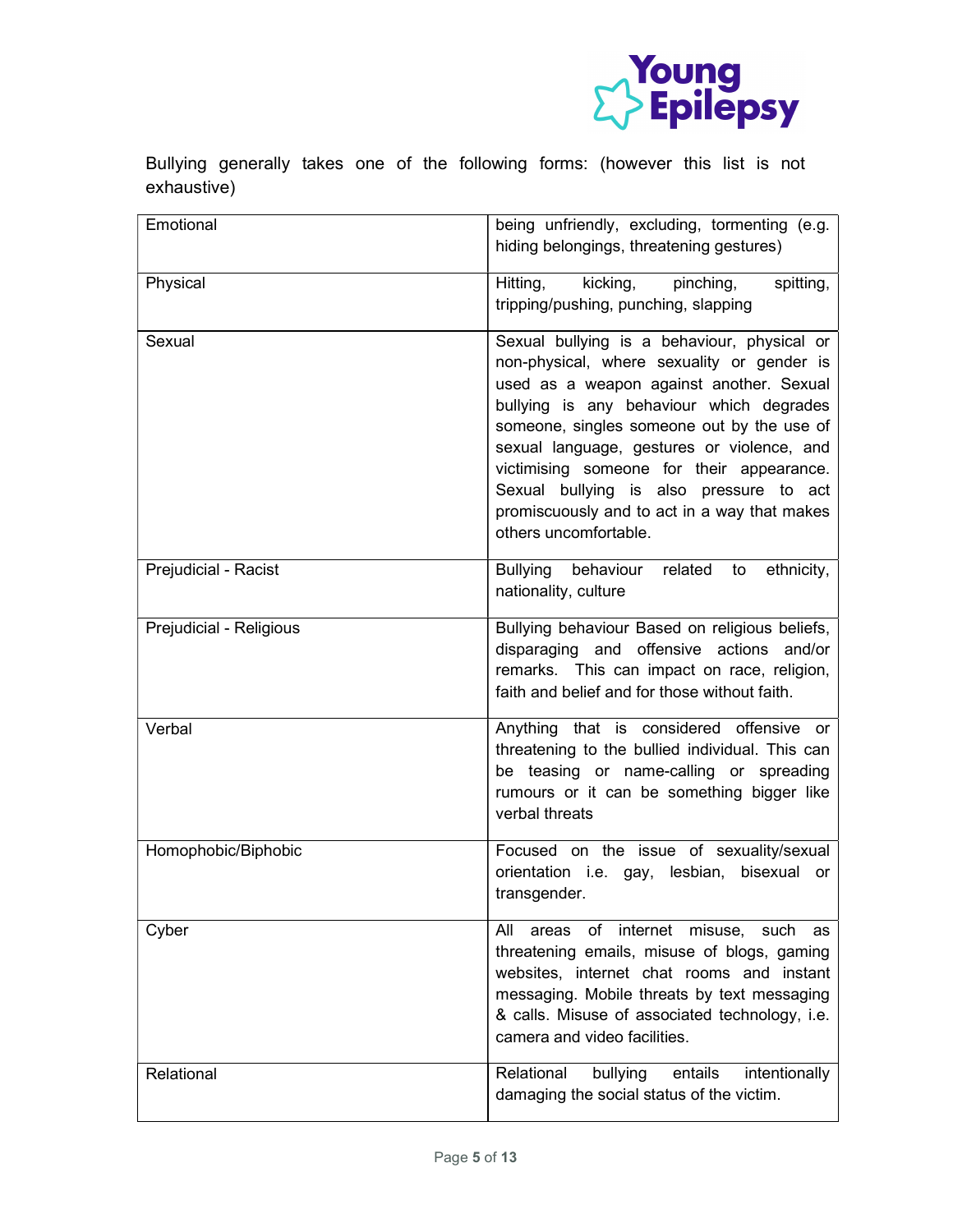

Following consultation with the student council; student's views regarding bullying have also been incorporated below.

Bullying can include:

- Name calling
- Saying or writing mean things
- Being mean and nasty
- Taunting
- Mocking
- Making offensive comments
- Physical assault
- Taking or damaging belongings
- Gossiping and spreading hurtful and untruthful rumours
- Leaving people out of games
- People blocking your way
- Being disrespectful
- Using rude words that can make people sad
- Biting people
- Getting angry
- Threatening body language

Although bullying can occur between individuals it can often take place in the presence (virtually or physically) of others who can become 'bystanders' or 'accessories'.

Hate crimes are closely linked to bullying. This is when a crime is committed against you because of your age, colour, race, sex, religion, nationality, sexual identity or disability

There is no hierarchy of bullying – all forms should be taken equally seriously and dealt with appropriately.

#### Signs which may raise concerns about the possible bullying of a student:

A child or young person may indicate either by a direct disclosure or by signs or behaviour that he or she is being bullied. Staff should be concerned and monitor closely if a student:

- is frightened of going to a particular place or group (e.g. school/college/house/youth club) and will not talk about it
- becomes withdrawn, anxious, or lacking in confidence; starts stammering; cries themselves to sleep at night and/or has nightmares
- is wary around an individual or a group of people
- attempts or threatens suicide or runs away
- feels ill in the morning or has unexplained physical symptoms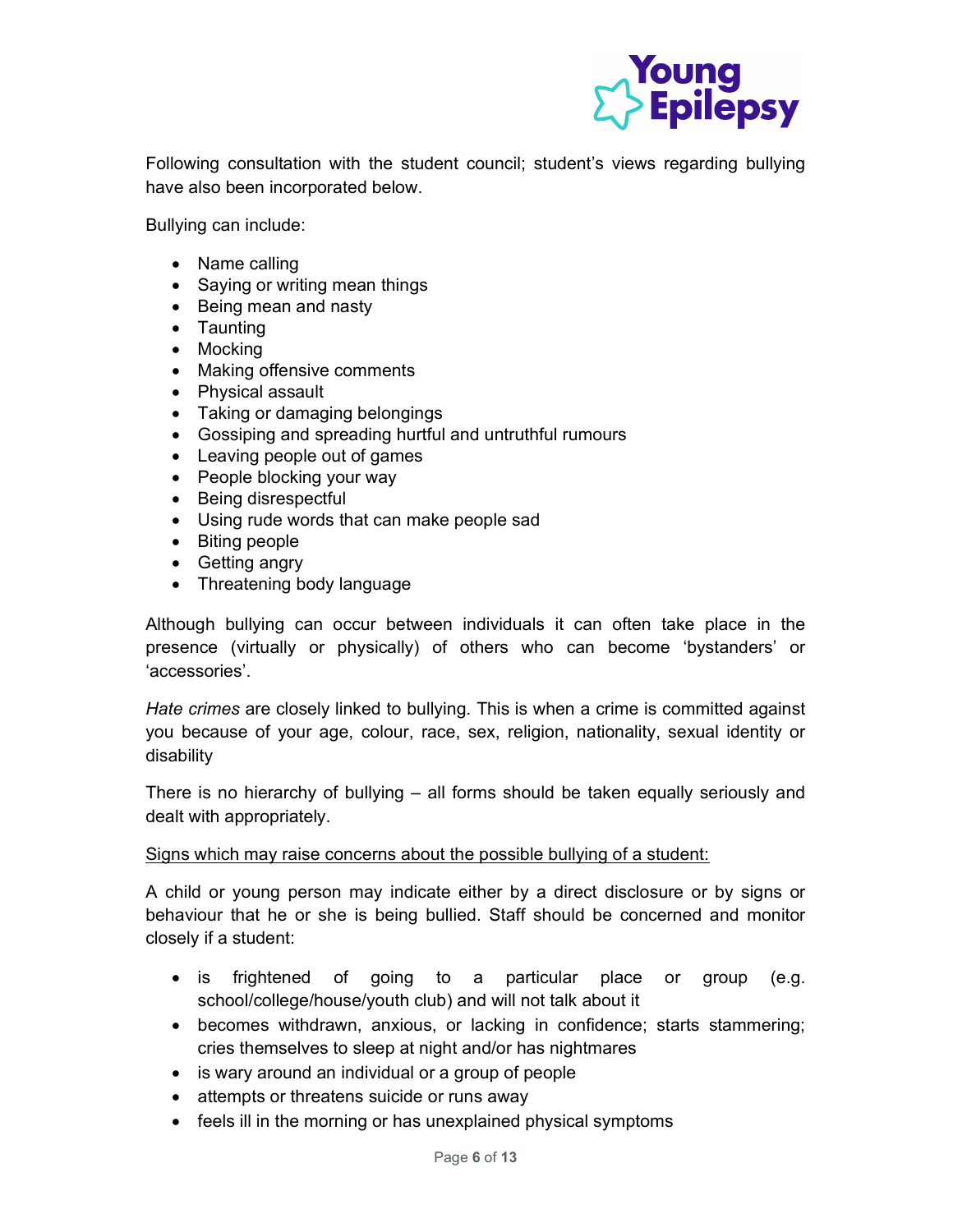

- starts to deteriorate with their school or college work
- has possessions which are damaged or " go missing"
- asks for money or starts stealing money (to pay bully) or has other monies continually "lost"
- becomes aggressive, disruptive or unreasonable unexpectedly
- is bullying other students
- develops an eating disorder or stops eating altogether
- is frightened to say what's wrong when approached
- gives improbable excuses for any of the above
- is afraid to use the internet or mobile phone; is nervous/ jumpy when a cyber message is received; is anxious or disturbed after being online

# It is clear that these signs and behaviours could indicate other problems, but bullying should be considered as a possibility.

It is also recognised that some students' behaviour can be experienced as bullying by others, but they had not intended this given their level of functioning and awareness. There is still however a victim and in such cases, protective measures will be required for those affected by the behaviours.

Staff should be always vigilant in recognising that what students might perceive as bullying, they may not; it is how the student who is being bullied feels about it that counts.

Within all of Young Epilepsy's services staff will help children and adults to:

- 1. Increase awareness of different types of bullying
- 2. Help them to develop strategies to combat all types of bullying.
- 3. Ensure that they know how to report bullying.
- 4. Encourage them to develop positive values and attitudes such as tolerance, kindness and respect.
- 5. Use discussion and role play to explore issues related to bullying and to give individual children and young people confidence to deal with 'bullying'.
- 6. Use proactive systems and procedures which promote an inclusive, supportive ethos and positive relationships whereby differences are acknowledged and celebrated.
- 7. Use restorative justice practice to create a culture for all student based on social responsibility.

The above will be taught within education services as well as consolidated in residential student meetings and individual keyworker sessions.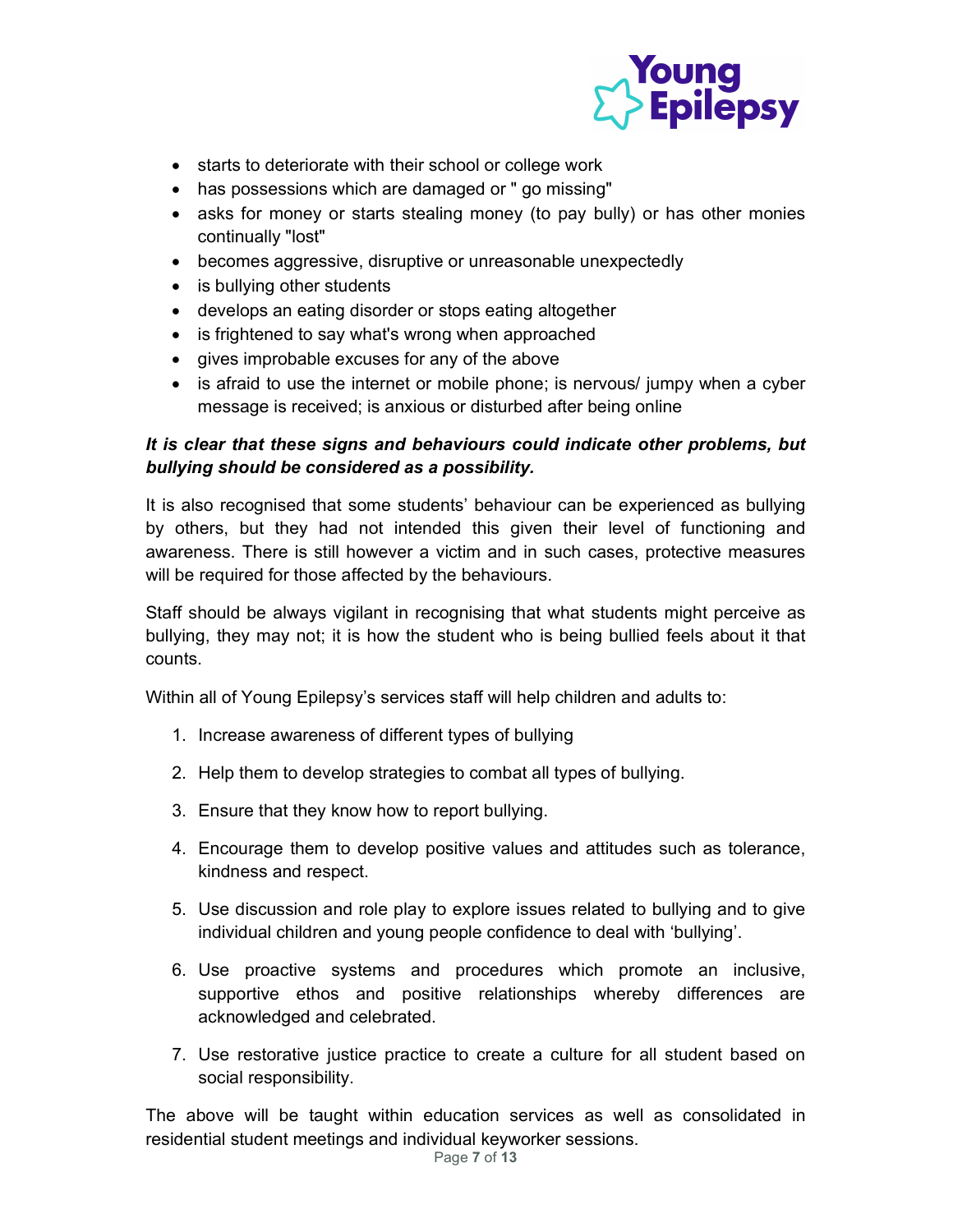

## 4.3 Cyber bullying

This is when someone uses a mobile device, email or the Internet to bully others. Cyber bullying can be an extension of bullying happening face to face. However a person can also be subject to cyber bullying by someone they do not know.

The main concerns about cyber bullying is that it is often face-less (people do not know the identity of those bullying them) and it is also something that can happen 24 hours a day as so many young people have access to mobile devices throughout the day and night. This can make cyber bullying extremely harmful to those experiencing it.

Cyber-bullying must be taken as seriously as bullying incidents that are in the physical world. Such concerns must be reported in the same way as all safeguarding concerns.

Here are ways to advise students with regards to minimising or avoiding cyberbullying:

- Be careful who you give your phone number and email address to
- Don't leave your mobile unattended;
- Never lend your mobile phone to anyone. If a friend or anyone else asks to borrow it then dial the number or text for them. If you don't do this they could use your phone to bully someone else and you could end up getting the blame
- Be careful about the personal details you put on social networking sites such as Facebook. Always use the privacy settings. Remember, you must be over thirteen to join sites such as Facebook
- Remember too that people are not always who they say they are on the Internet. The Internet allows all sorts of people to make themselves appear in a way that is attractive to you. Someone who says they are only 14 and would like to meet you may actually be over 50 and not a nice person to meet. You could put yourself in serious danger
- Never agree to meet anyone you have met on the Internet without informing your parents or an adult who can go with you. Keep yourself safe.
- If you do experience this type of bullying, don't reply to abusive emails or texts but do keep them, as they can be used in evidence against the bully.
- Check your personal details on Internet sites and remove any that could give away too much information
- Remove or block anyone you suspect of bullying from your friend lists
- Never agree to providing photos or videos, especially those of an intimate nature to other people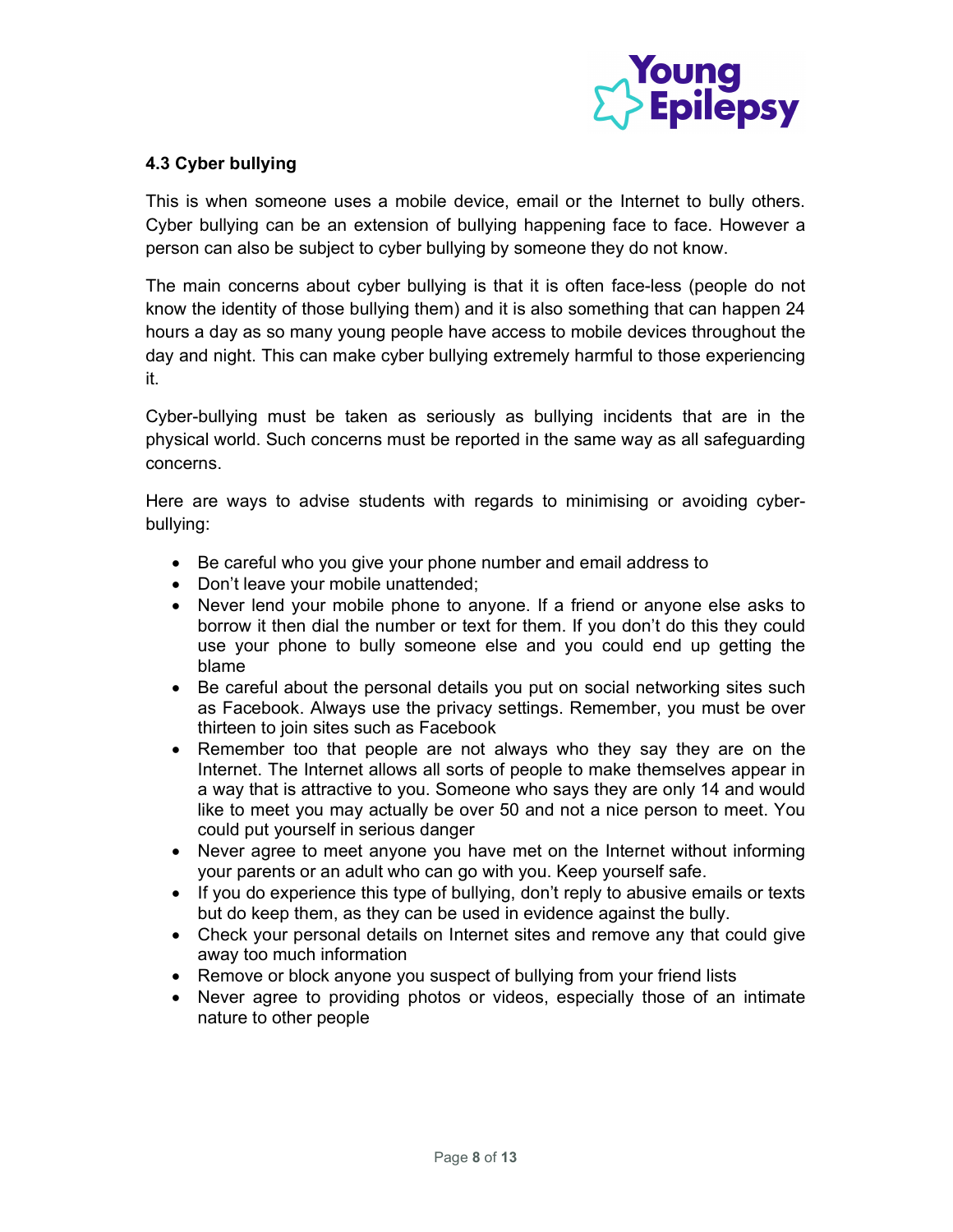

#### 4.4 Sexual Bullying

Some examples of sexualised bullying include:

- Abusive, sexualised name calling and insults. Spreading rumours of a sexual nature online or in person. This includes using homophobic language and insults towards others.
- Unwelcome looks and comments about someone's appearance or looks, either face to face or behind their backs.
- Inappropriate and uninvited touching without consent, also pressurising someone to do something they do not want to do, using emotional blackmail such as 'you would do this if you loved me' or comparing previous encounters to make someone feel obliged to do something sexual.
- Pressurising someone to do sexting and using emotional blackmail, for example threatening to end a relationship if they don't send an image. Sending the image to others without consent is a form of sexual bullying too.
- Inappropriate sexual innuendo that is persistent and unwelcome.
- Sexism in all its forms and gender stereotyping roles of male and females.
- Graffiti with sexual content or display/circulation of inappropriate material of a sexual nature, such as pornography. Also badges or clothing depicting inappropriate sexual innuendo or language.
- In its most extreme form, sexual assault or rape
- 4.4 Homophobic Bullying
	- Homophobic bullying is when people behave or speak in a way which makes someone feel bullied because of their actual or perceived sexuality. People may be a target of this type of bullying because of their appearance, behaviour, physical traits or because they have friends or family who are lesbian, gay, bisexual, transgender, or questioning or possibly just because they are seen as being different.
	- Like all forms of bullying, homophobic bullying can be through name calling, spreading rumours, cyberbullying, physical or sexual and emotional abuse

## 5. PROCEDURES

## 5.1 For the student experiencing the bullying

Immediately ensure the safety of and offer support and reassurance to the targeted student. This could be by:

- Listening and hearing their concerns. Staff should not be judgemental of the student and the situation they describe
- Providing more supervision from staff
- Separating the students involved to prevent recurrence
- Making an alternative arrangement for either student's management in the short or long term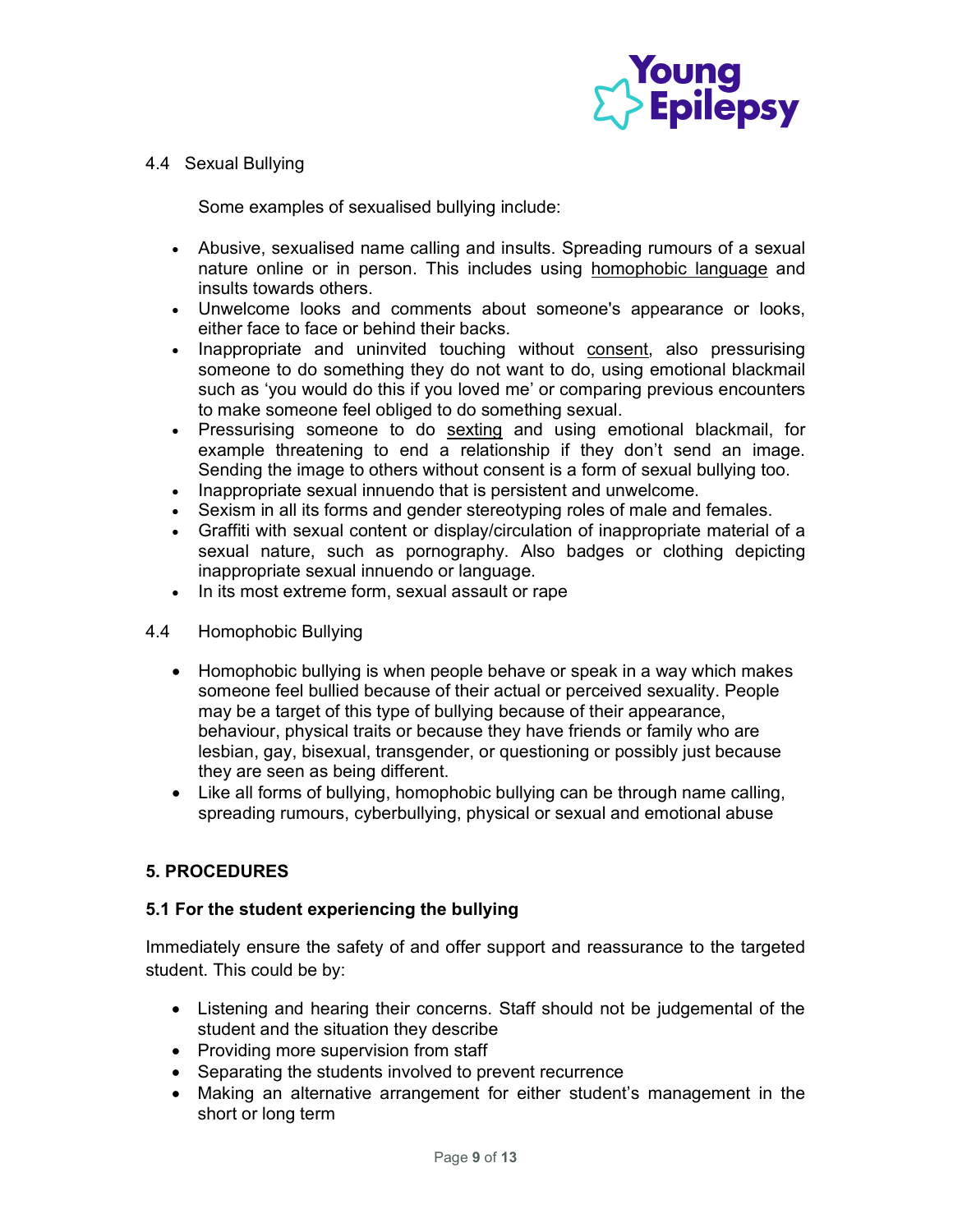

Staff should, where appropriate, agree with the bullied student the next steps and actions that need to be taken. The student's views should be recorded on the incident report where possible, and they should be happy and comfortable with the plans in place to keep them safe and tackle the bullying.

#### 5.2 For the student who engages in bullying behaviour

The student who is bullying others, where appropriate (e.g. where the student has some capacity to understand their actions and the consequences of these), should be asked to apologise to their target and reconciliation attempted between the students, if the targeted student is agreeable and supported appropriately. If the bully will not apologise it is important that they are made aware nevertheless of the negative impact of their actions and that this is not appropriate behaviour.

The student needs to be supported to learn how to behave in ways which do not cause harm to others in the future, and also how to repair the harm they have caused.

Staff must look at the reasons for the bully's actions and either make a referral to an appropriate specialist (e.g. Psychology Team) or engage that student in a supporting/guiding dialogue. This would depend upon the extent or level of concern. In severe and/or persistent cases the option of suspension or exclusion of the bullying student should not be ruled out. Sometimes a student who engages in bullying behaviour, may be doing so as a result of negative or distressing experiences in their own life. Therefore any safeguarding issues for the student will also be identified and appropriately addressed.

Using a restorative justice approach can be useful with individual students but also with groups, to explore the impact of actions, recognising students' social responsibilities and learning to make amends to those who have been affected. This approach can be useful to help students develop empathy and a shared group concern about the welfare of others within the group.

## 5.3 Reporting bullying concerns

All incidents of bullying must be taken seriously and reported immediately as per the Young Epilepsy Child and Adult Protection and Safeguarding Procedure i.e. reported to the appropriate Designated Safeguarding Lead (DSL) Manager or a member of the Executive Team. Students can report bullying to staff or directly to a DSL. Parents can also raise concerns of bullying to staff or directly to the Safeguarding Manager.

Bullying incidences must be recorded by staff on the Incident Reporting System. Bullying behaviour is monitored in this way, bringing persistent or difficult cases to the attention of the relevant manager. The Trust Board and Education Governing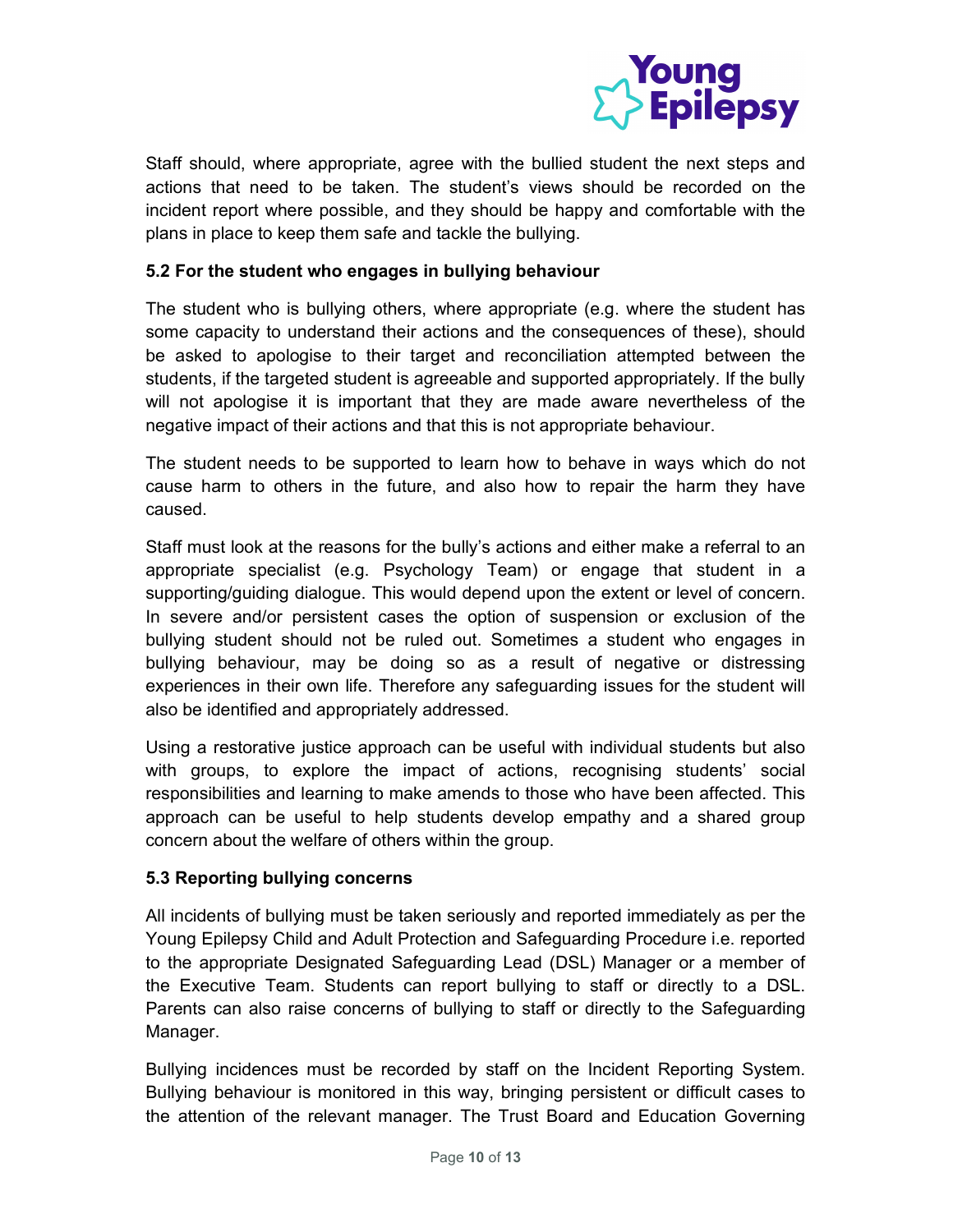

Bodies will monitor incidents of bullying to ensure that these are dealt with effectively, that trends are identified and that they inform preventative work.

Consideration needs to given to contacting external agencies (Social Care and/or the Police). The Lead DSL will decide on any action required and advise staff. Some forms of bullying are illegal and should be reported to the police. These include:

- violence or assault
- theft
- repeated harassment or intimidation, e.g. name calling, threats and abusive phone calls, emails or text messages
- pnone calls,<br>hate crimes

Other responses to bullying concerns may be:

- referral to other professionals such as the psychology team
- investigating the concerns
- supporting all of the students and staff involved including debriefs
- solution focused and restorative approaches
- individual education with the victim and/or perpetrator

In any unresolved cases Young Epilepsy accepts that parents or students might wish to use the complaints procedure and, if still dissatisfied, they may choose to involve external agencies. Information will be given to students and parents in such cases, about the Complaints Procedure.

#### 5.4 Bullying of students by staff

Where there are concerns that a staff member is bullying a student, this must be reported as a safeguarding concern as per the Child and Adult Protection and Safeguarding Procedure. Such matters will be taken very seriously and investigated as per the Disciplinary Procedure.

#### 6. LINKS TO OTHER POLICIES

This procedure also links to Young Epilepsy's:

- Child and Adult Protection and Safeguarding Policy and Procedure
- Comments, Compliments and Complaints Policy and Procedure
- Confidentiality Policy
- Online Safety Policy and Procedure
- Inclusivity, Equality and Diversity Policy
- Curriculum Statement
- Relationships and Sexual Wellbeing Policy and Procedure
- Safe Working Practice Agreement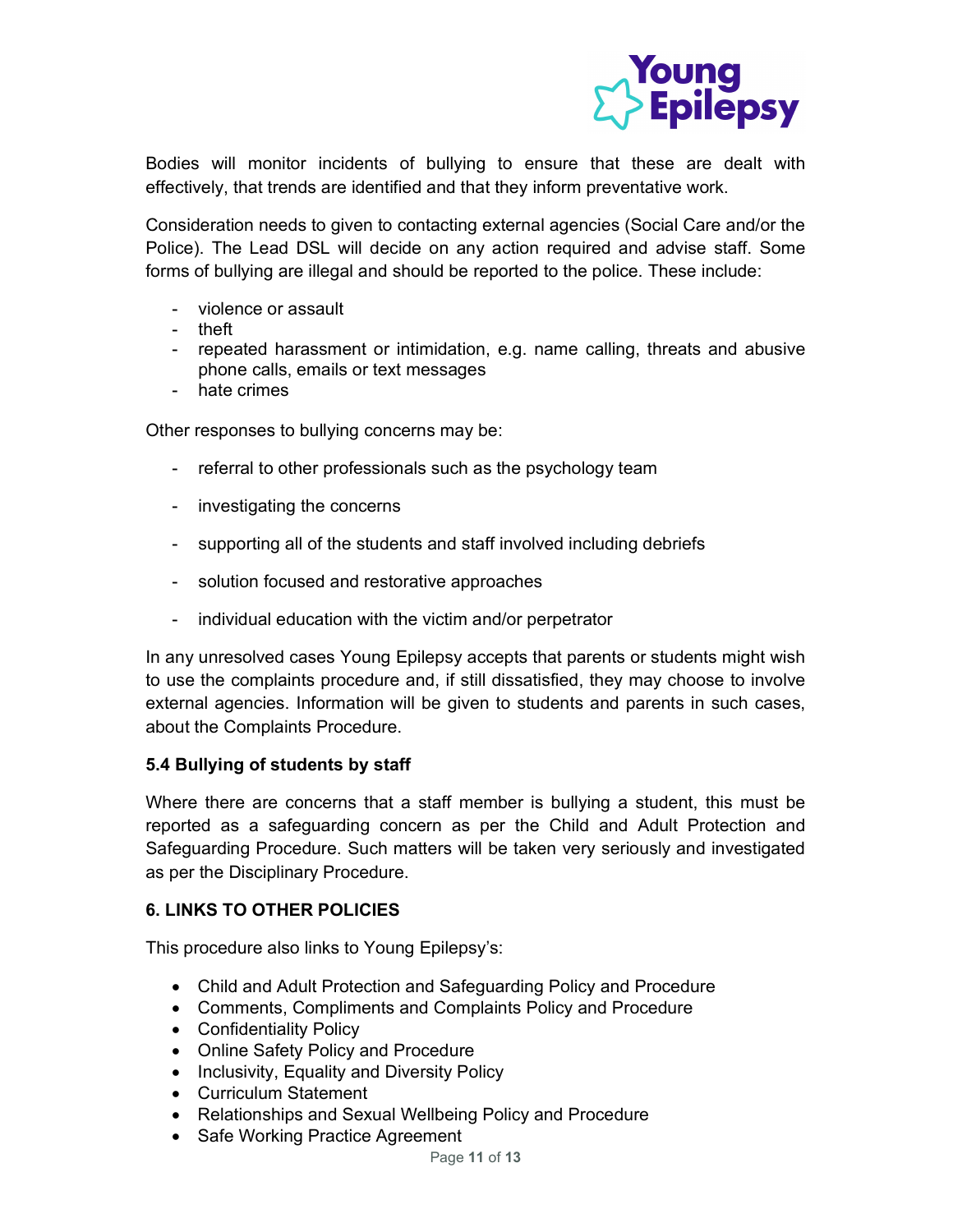

# USEFUL LINKS AND SUPPORTING ORGANISATIONS

- Anti-Bullying Alliance: www.anti-bullyingalliance.org.uk
- Childline: www.childline.org.uk
- **Family Lives: www.familylives.org.uk**
- Kidscape: www.kidscape.org.uk
- MindEd: www.minded.org.uk
- NSPCC: www.nspcc.org.uk
- The BIG Award: www.bullyinginterventiongroup.co.uk/index.php
- PSHE Association: www.pshe-association.org.uk
- Restorative Justice Council: www.restorativejustice.org.uk
- The Diana Award: www.diana-award.org.uk
- Victim Support: www.victimsupport.org.uk
- Young Minds: www.youngminds.org.uk
- Young Carers: www.youngcarers.net
- The Restorative Justice Council: www.restorativejustice.org.uk/restorative-practiceschools

#### **SEND**

- Changing Faces: www.changingfaces.org.uk
- Mencap: www.mencap.org.uk
- Anti-Bullying Alliance Cyberbullying and children and young people with SEN and disabilities: www.cafamily.org.uk/media/750755/cyberbullying\_and\_send -\_module\_final.pdf
- DfE: SEND code of practice: www.gov.uk/government/publications/send-code-ofpractice-0-to-25

## Cyberbullying

- Childnet: www.childnet.com
- Internet Watch Foundation: www.iwf.org.uk
- **Think U Know: www.thinkuknow.co.uk**
- UK Safer Internet Centre: www.saferinternet.org.uk
- The UK Council for Child Internet Safety (UKCCIS) www.gov.uk/government/groups/uk-council-for-child-internet-safety-ukccis
- DfE 'Cyberbullying: advice for headteachers and school staff': www.gov.uk/government/publications/preventing-and-tackling-bullying
- DfE 'Advice for parents and carers on cyberbullying': www.gov.uk/government/publications/preventing-and-tackling-bullying

#### Race, religion and nationality

• Anne Frank Trust: www.annefrank.org.uk